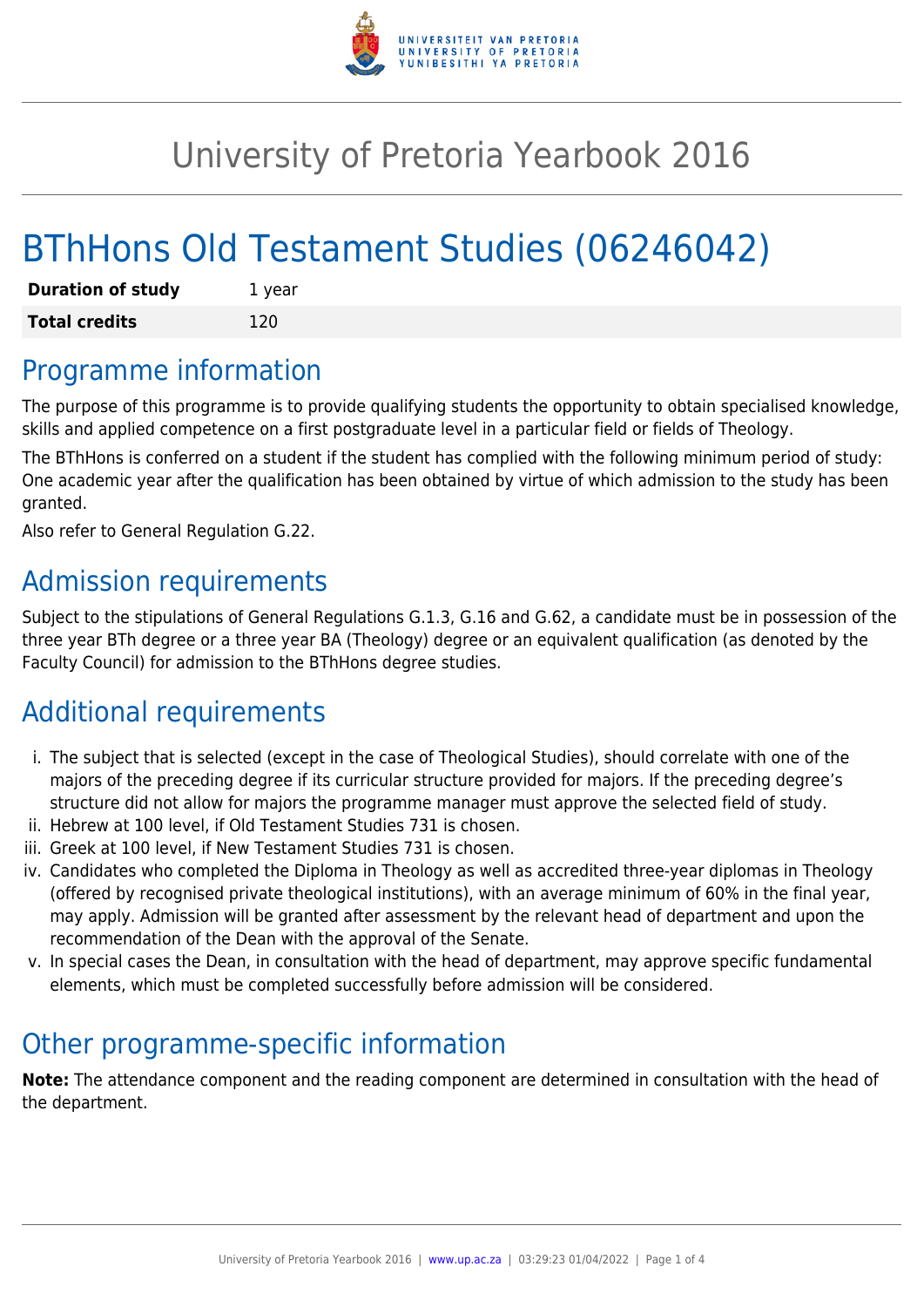

### Examinations and pass requirements

#### **Examination regulations applicable to honours degrees in the faculty**

A student may not sit for an examination for the honours degree more than twice in the same module, subject to exceptions approved by the Dean, on the recommendation of the head of department. A percentage mark is given provided that the passmark is at least 50% and at least 75% as a pass with distinction.

### Research information

#### **Article for publication**

Unless Senate, on the recommendation of the supervisor, decides otherwise, a student, before or on submission of a dissertation, must submit at least one draft article for publication in a recognized academic journal and in the case of a thesis, must submit proof of submission of an article issued by an accredited journal, to the Head: Student Administration.

The draft or submitted article, as the case may be, should be based on the research that the student has conducted for the dissertation/thesis and be approved by the supervisor if the supervisor is not a co-author. The supervisor shall be responsible for ensuring that the paper is taken through all the processes of revision and resubmission, as may be necessary. Conferment of the degree may be made subject to compliance with the stipulations of this regulation.

### Pass with distinction

The degree is conferred with distinction on a student who obtains a weighted average (GPA) of 75% in all the prescribed modules, provided not one of the modules had been failed previously and that the programme was completed within the minimum prescribed period.

### General information

#### **Registration for postgraduate programmes**

#### **1. Concurrent registration for a second postgraduate programme**

No student is allowed to register for more than one postgraduate programme concurrently, except where the student's academic record warrants it and with the Dean's approval. Continuation of study for the second postgraduate programme will be subject to favourable progress reported by the heads of department in the Faculty of Theology. However, no student will be allowed to participate in examinations for a second postgraduate programme in another faculty during the examinations of the Faculty of Theology.

#### **2. Renewal of registration**

Students of the University are registered for one year of study. After an academic year has expired, students wishing to continue their studies at the University must renew their registration and pay such fees for renewal of registration as prescribed.

No interruption may occur in a postgraduate student's registration for a postgraduate study programme. Should a student interrupt his/her studies, such a student will upon re-registration be liable for the full fees applicable to the degree programme.

If a student interrupts registration for the postgraduate programme and it is not renewed within four years of the first registration, the credits obtained will no longer be valid. The student should repeat the modules already passed.

A student for an honours degree must complete his or her studies within two years. Under special circumstances,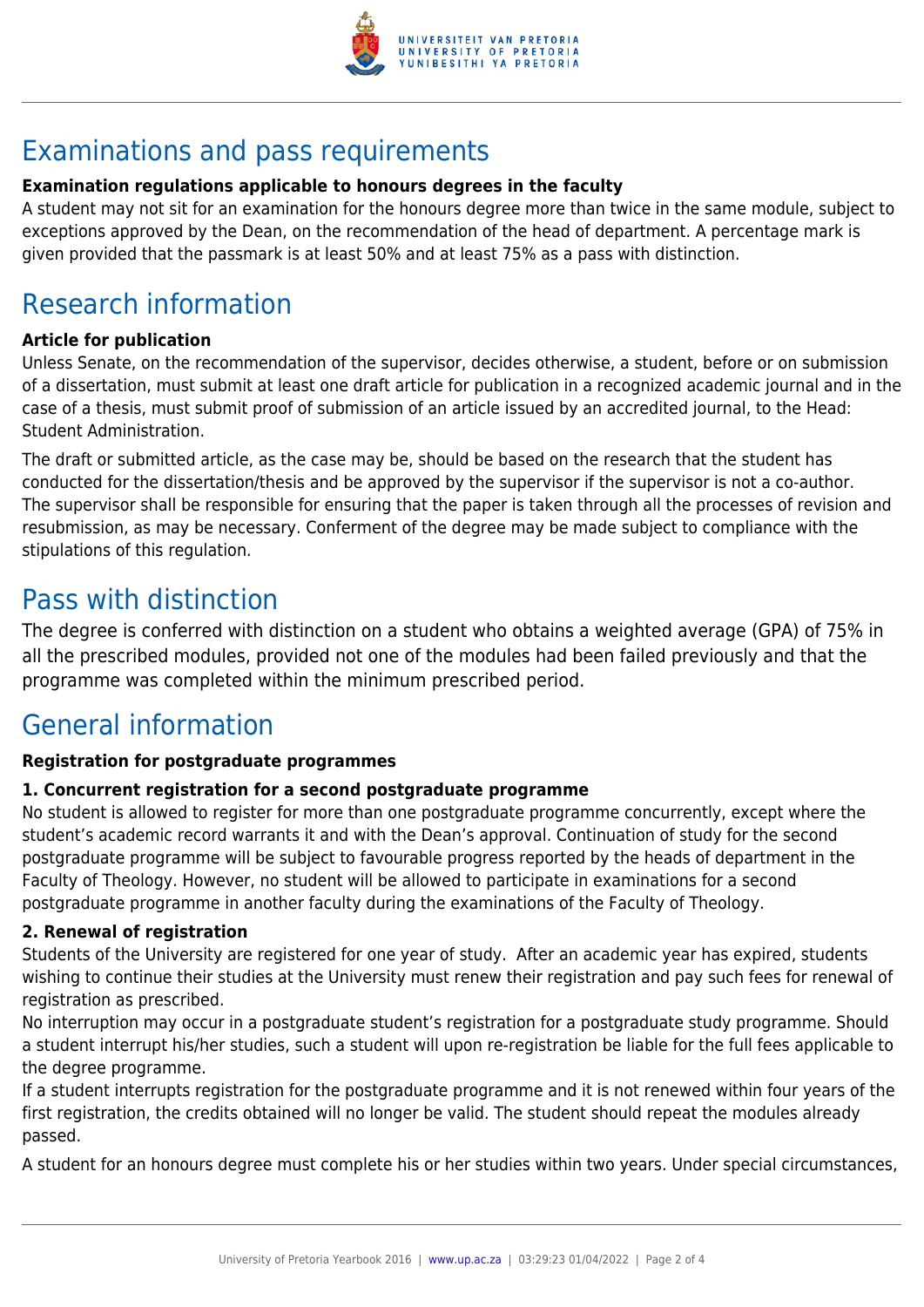

the Dean, on the recommendation of the head of department, may give approval for a limited fixed extension of this period.

A master's degree is conferred on a student only if at least one year has expired after obtaining the qualifications required for master's study.

A doctorate is conferred on a student only if at least 12 months since registration for the doctorate at this University have expired. Subject to other faculty regulations, a student for a doctorate must complete his or her studies within three years after first registering for the degree. Under special circumstances, the Dean, on the recommendation of the head of department, may give approval for a limited fixed extension of this period.